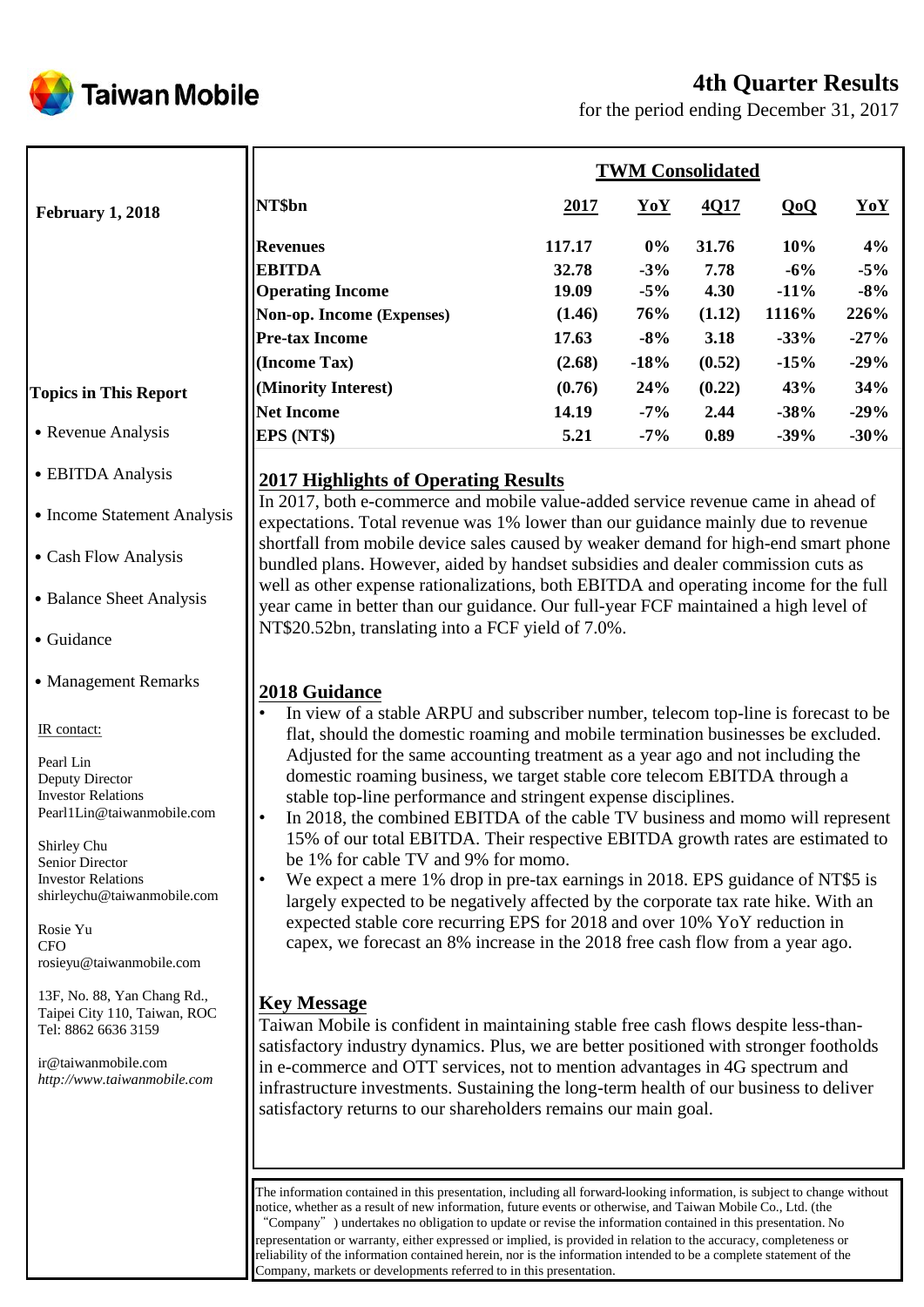

#### **o I. Revenue Analysis**

#### **Table 1. Key Operational Data**

| <b>Residual Value (NT\$bn)</b> | <b>4017</b> | 0 <sub>0</sub> | YoY   | 2017  | YoY    |
|--------------------------------|-------------|----------------|-------|-------|--------|
| Mobile Service Revenue         | 15.42       | $-1\%$         | $-7%$ | 62.62 | $-5%$  |
| Postpaid ARPU (NT\$)           | 845         | 0%             | $-5%$ | 849   | $-4\%$ |
| Blended ARPU (NT\$)            | 707         | 0%             | $-5%$ | 710   | $-4\%$ |
| <b>Telecom Service Revenue</b> | 16.45       | $-1\%$         | $-7%$ | 67.02 | $-5%$  |

| <b>Revenue (NT\$bn)</b> | <b>4017</b> | QoQ    | YoY    | 2017  | YoY    |
|-------------------------|-------------|--------|--------|-------|--------|
| <b>Telecom</b>          | 20.23       | 6%     | $-5\%$ | 77.37 | $-5%$  |
| Service                 | 14.28       | $-1\%$ | $-7\%$ | 58.02 | $-6%$  |
| Device Sales            | 5.95        | 29%    | $0\%$  | 19.35 | $-5%$  |
| <b>CATV</b>             | 1.56        | $-4\%$ | $-4\%$ | 6.39  | $-2\%$ |
| - Pay-TV Related        | 1.02        | $-5%$  | $-5%$  | 4.24  | $-3%$  |
| - Broadband             | 0.34        | 1%     | 5%     | 1.35  | 3%     |
| - Content & Others      | 0.19        | $-10%$ | $-13%$ | 0.81  | $-8\%$ |
| momo                    | 9.94        | 24%    | 30%    | 33.24 | 18%    |
| - Online Shopping       | 8.21        | 27%    | 41%    | 26.57 | 29%    |
| - TV Shopping & Others  | 1.73        | 11%    | $-4%$  | 6.67  | $-11%$ |
| Others <sup>1</sup>     | 0.15        | 3%     | 9%     | 0.58  | 2%     |

Note 1: Other revenue primarily consists of operating revenue from our 49.9%-held Taipei New Horizon Co., Ltd., which became a consolidated entity on Feb 21, 2014.

|                               | 4Q17  | 3Q17    | 4Q16   | QoQ    | YoY    |
|-------------------------------|-------|---------|--------|--------|--------|
| <b>Mobile Subscribers (K)</b> | 7,227 | 7,324   | 7,439  | $-1\%$ | $-3%$  |
| - Postpaid                    | 5,781 | 5,832   | 5,944  | $-1\%$ | $-3\%$ |
| <b>Monthly Churn</b>          | 3.3%  | $3.0\%$ | 2.9%   |        |        |
| - Postpaid                    | 1.7%  | 1.7%    | 1.7%   |        |        |
| MOU (bn)                      | 1.59  | 1.73    | 2.43   | $-8%$  | $-35%$ |
| Pay-TV Subs (K)               | 581   | 584     | 581    | $0\%$  | $0\%$  |
| Cable Broadband Subs (K)      | 215   | 212     | 203    | 1%     | 6%     |
| DTV Subs (K)                  | 224   | 220     | 199    | 2%     | 13%    |
|                               |       |         |        |        |        |
| <b>CATV ARPU (NT\$)</b>       | 4Q17  | QoQ     | YoY    | 2017   | YoY    |
| <b>Basic TV</b>               | 444   | $-5%$   | $-5%$  | 461    | $-3%$  |
| <b>Broadband</b>              | 526   | $-1\%$  | $-1\%$ | 529    | $-1\%$ |
| <b>DTV</b>                    | 121   | $-2\%$  | $-4\%$ | 124    | $-4%$  |
| Blended <sup>1</sup>          | 783   | $-3%$   | $-3%$  | 799    | $-1\%$ |

Note 1: Cable TV & broadband related revenue (excluding content agency) divided by CATV subscriber number

### Telecom

In 4Q17, TWM's mobile service revenue decreased YoY, mainly affected by a decreasing domestic roaming business and falling mobile MOUs. Separately, we had lower postpaid churns in the quarter, compared to a year ago, resulting in lower income from subscribers' early termination of their contracts.

For full-year 2017, mobile service revenue, excluding domestic roaming, came down 3.6% YoY, which continued to be less than our peers', on a like for like basis.

4Q17 telecom device sales increased by 29% QoQ aided by the iPhone 8 and iPhone X sales. However, 2017 full-year device sales were lower than those in 2016, owing to weaker demands for high-end Android phones and the lengthened handset replacement cycle.

### Cable

Basic TV subscriber base stayed stable in 4Q17, compared to a year ago, suggesting easing competition. The fast ramp-up of digital set-top-box penetration led to a strong 13% YoY rise in DTV subscriber number at the end of 4Q17. With effective campaigns and the lead in download speed, our cable broadband subscriber number rose 6% YoY in 4Q17. This also paves the way for expanding our OTT video streaming service. Despite pricing pressure on services, we manage to have a resilient blended ARPU in 2017 by selling more services to the same household.

#### momo

In 4Q17, momo's e-commerce business recorded a 41% YoY increase in revenue, surpassing the growth rate of its closest competitor in Taiwan. momo benefited from strong Double 11 Shopping Festival sales and the commencement of operations of the new automated logistics center, which expects to boost momo's total SKUs.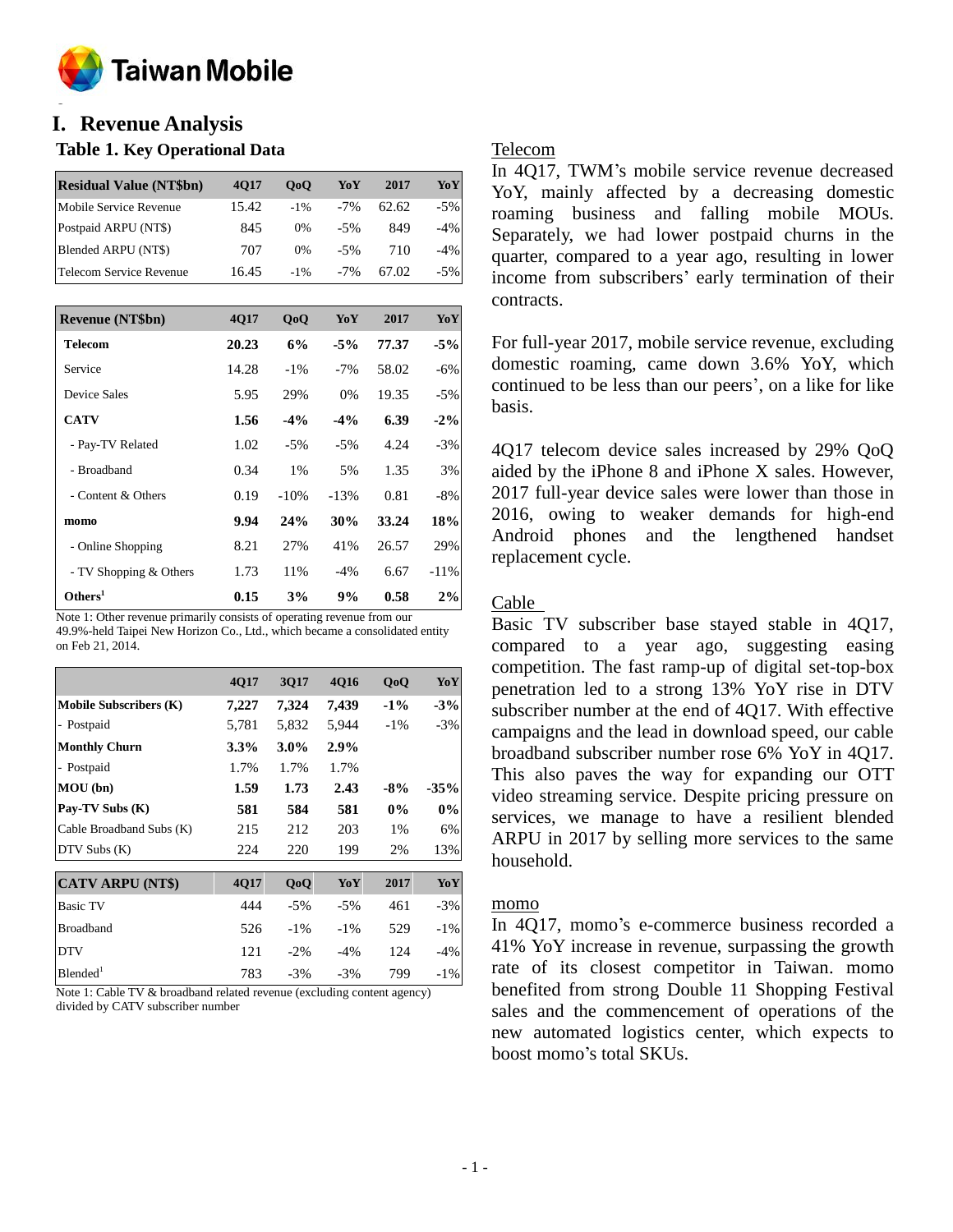

# **II. EBITDA Analysis**

#### **Table 2. EBITDA Breakdown**

| NT\$bn        | 4Q17  | QoQ         | Yo Y        | 2017  | <b>YoY</b>  |
|---------------|-------|-------------|-------------|-------|-------------|
| <b>EBITDA</b> | 7.78  | $-6%$       | $-5%$       | 32.78 | $-3%$       |
| - Telecom     | 6.45  | $-8%$       | $-6%$       | 27.52 | $-4%$       |
| - CATV        | 0.74  | $-12%$      | $-12%$      | 3.28  | $-6%$       |
| - momo        | 0.47  | 50%         | 39%         | 1.52  | 11%         |
| - others      | 0.10  | 1%          | 16%         | 0.39  | 40%         |
| <b>Margin</b> | 24.5% | $-4.2$ ppts | $-2.2$ ppts | 28.0% | $-1.1$ ppts |
| - Telecom     | 31.9% | $-4.7$ ppts | $-0.3$ ppts | 35.6% | 0.7ppts     |
| - CATV        | 47.8% | $-3.9$ ppts | $-4.2$ ppts | 51.3% | $-2.4$ ppts |
| - momo        | 4.7%  | $0.8$ ppts  | $0.3$ ppts  | 4.6%  | $-0.3$ ppts |
| - others      | 69.2% | $-1.1$ ppts | 4ppts       | 67.6% | 18.3ppts    |
|               |       |             |             |       |             |
| D&A           | 3.48  | $1\%$       | 0%          | 13.69 | $-1\%$      |
| - Telecom     | 3.04  | 0%          | $-3%$       | 12.15 | $-3%$       |
| - CATV        | 0.30  | 12%         | 42%         | 1.03  | 18%         |
| - momo        | 0.05  | 52%         | 79%         | 0.13  | 26%         |
| - others      | 0.05  | 0%          | 0%          | 0.21  | 1%          |
| <b>EBIT</b>   | 4.30  | $-11%$      | $-8%$       | 19.09 | $-5%$       |
| - Telecom     | 3.41  | $-13%$      | $-8%$       | 15.37 | $-4%$       |
| - CATV        | 0.44  | $-23%$      | $-30%$      | 2.25  | $-15%$      |
| - momo        | 0.42  | 50%         | 36%         | 1.39  | 9%          |
| - others      | 0.05  | 2%          | 41%         | 0.18  | 162%        |

Note: The combined total of telecom, CATV, momo and others does not equal the consolidated total of each account due to minor adjustments and eliminations.

#### **Table 3. Non-operating Item**

| NT\$bn                                           | -<br><b>4017</b> | 0 <sub>0</sub> | YoY     | 2017   | YoY    |
|--------------------------------------------------|------------------|----------------|---------|--------|--------|
| <b>Non-Operating</b><br><b>Income (Expenses)</b> | (1.12)           | 1116\%         | 226%    | (1.46) | 76%    |
| - Net Interest Expenses                          | (0.13)           | 19%            | 6%      | (0.47) | -8%    |
| - Write-off Loss                                 | (0.23)           | 215%           | $-30\%$ | (0.37) | $-21%$ |
| - Other Income<br>(Expenses)                     | (0.76)           | nm             | nm      | (0.63) | nm     |

## EBITDA Analysis

Negatively affected by a reduction in roaming revenue, telecom EBITDA reported YoY decline in 2017. That said, the company still managed to deliver a 0.6% YoY increase in recurring telecom EBITDA in 2017, underpinned by cost rationalization and a 16% increase in mobile value-added services.

CATV EBITDA decline in 4Q was mainly due to falling channel revenues from TV home shopping companies and fewer content agency revenue from small cable service providers. Nonetheless, the growing DTV, fixed broadband, and OTT video revenues did not offset the legacy revenue decrease in the quarter.

In 4Q, momo posted strong QoQ and YoY growth in EBITDA, driven by its accelerated momentum in its online shopping business, on the back of market share gains, and an improved TV home shopping business via channel cost rationalization and making forays into the IPTV platform.

#### D&A Analysis

To meet the regulatory requirement of 100% set-top-box household penetration by 2017 year-end, depreciation associated with set-top-box capex hikes continued to trend up for the year. momo's depreciation expense increases in 2017 is attributable mainly to warehousing capacity expansion. However, total consolidated D&A remain stable YoY in the quarter, benefiting from the end of the 2G services and the declining 3G D&A. As a result, D&A expenses for the full-year still edged down by 1%.

#### Non-Operating Item Analysis

The non-operating expenses increased YoY mainly arising from a litigation liability provision made in 4Q17. Obsolete 3G equipment write-offs recognized mainly in 4Q17 will allow us operate at a lighter asset base going forward.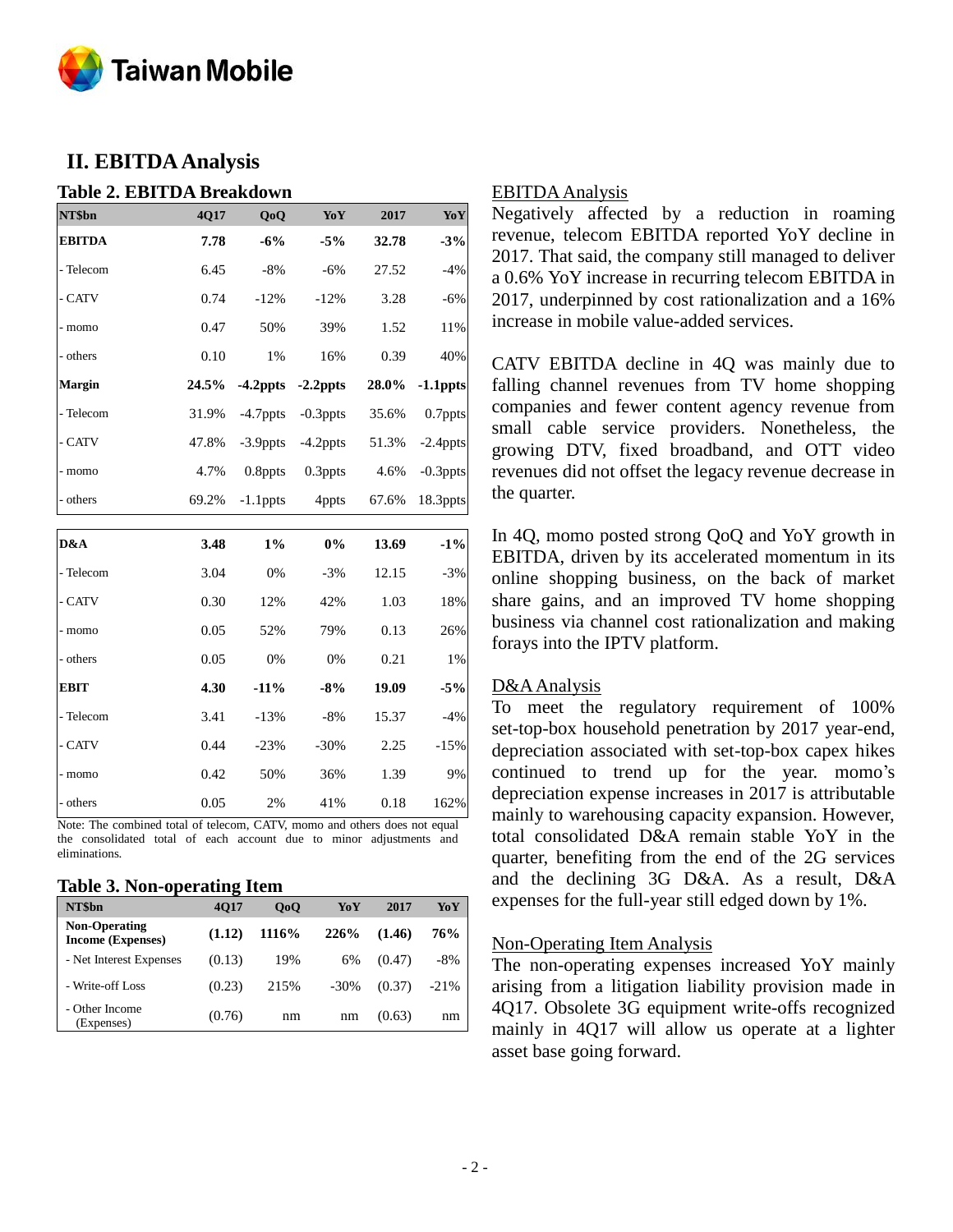

# **III. Income Statement Analysis**

| IAVIL 7. TYIT                      | Consonuateu results vs. I oreeast |        |         |                              |
|------------------------------------|-----------------------------------|--------|---------|------------------------------|
| NT\$bn                             | 4Q17                              | QoQ    | YoY     | % of 4Q17<br><b>Forecast</b> |
| <b>Revenues</b>                    | 31.76                             | 10%    | 4%      | 102%                         |
| <b>Operating Costs</b>             | (23.09)                           | 17%    | 9%      | 105%                         |
| <b>Operating Expenses</b>          | (4.37)                            | 6%     | $-5%$   | 95%                          |
| <b>Operating Income</b>            | 4.30                              | $-11%$ | $-8%$   | 97%                          |
| Non-operating<br>Income (Expenses) | (1.12)                            | 1116%  | 226%    | 450%                         |
| Pre-tax Income                     | 3.18                              | $-33%$ | $-27%$  | 76%                          |
| <b>Net Income</b>                  | 2.44                              | $-38%$ | $-29%$  | 74%                          |
| EPS (NT\$)                         | 0.89                              | $-39%$ | $-30\%$ | 74%                          |
| <b>EBITDA</b>                      | 7.78                              | $-6%$  | $-5%$   | 98%                          |
| EBITDA margin                      | 24.5%                             |        |         |                              |

# **Table 4. 4Q17 Consolidated Results vs. Forecast**

## **Table 5. 2017 Consolidated Results vs. Forecast**

| NT\$bn                             | 2017    | YoY   | % of 2017<br><b>Forecast</b> |
|------------------------------------|---------|-------|------------------------------|
| <b>Revenues</b>                    | 117.17  | $0\%$ | 99%                          |
| <b>Operating Costs</b>             | (81.45) | 3%    | 99%                          |
| <b>Operating Expenses</b>          | (16.63) | $-7%$ | 92%                          |
| <b>Operating Income</b>            | 19.09   | $-5%$ | 103%                         |
| Non-operating<br>Income (Expenses) | (1.46)  | 76%   | 221%                         |
| Pre-tax Income                     | 17.63   | $-8%$ | 99%                          |
| <b>Net Income</b>                  | 14.19   | $-7%$ | 99%                          |
| EPS (NT\$)                         | 5.21    | $-7%$ | 99%                          |
| <b>EBITDA</b>                      | 32.78   | $-3%$ | 101%                         |
| EBITDA margin                      | 28.0%   |       |                              |

## 4Q17

In 4Q17, total revenue beat our forecast on the back of higher-than-expected sales of both the e-commerce business and mobile handsets. In contrast, revenue of cable TV came in lower than expectations, reflecting the finalized contract terms with certain cable MSOs and TV home shopping companies.

In the quarter, operating costs and expenses also went up QoQ due to the rise in device sales and e-commerce revenue, but the expense increase was partially offset by the decrease in handset subsidy and dealer commission.

Non-operating expenses rose YoY and QoQ in 4Q17 because of our conservative approach of setting aside the litigation provision related to a pending lawsuit.

In 4Q17, we missed our EPS guidance mainly because of the one-off litigation provision.

## 2017 Full-Year

In 2017, both e-commerce and mobile value-added service revenue came in ahead of expectations. That said, total revenue was 1% lower than our guidance due mainly to revenue shortfall from mobile device sales caused by weaker demand for high-end smartphone bundled plans.

Aided by handset subsidies and dealer commission cuts as well as other expense rationalizations, both EBITDA and operating income for the full year came in better than our guidance.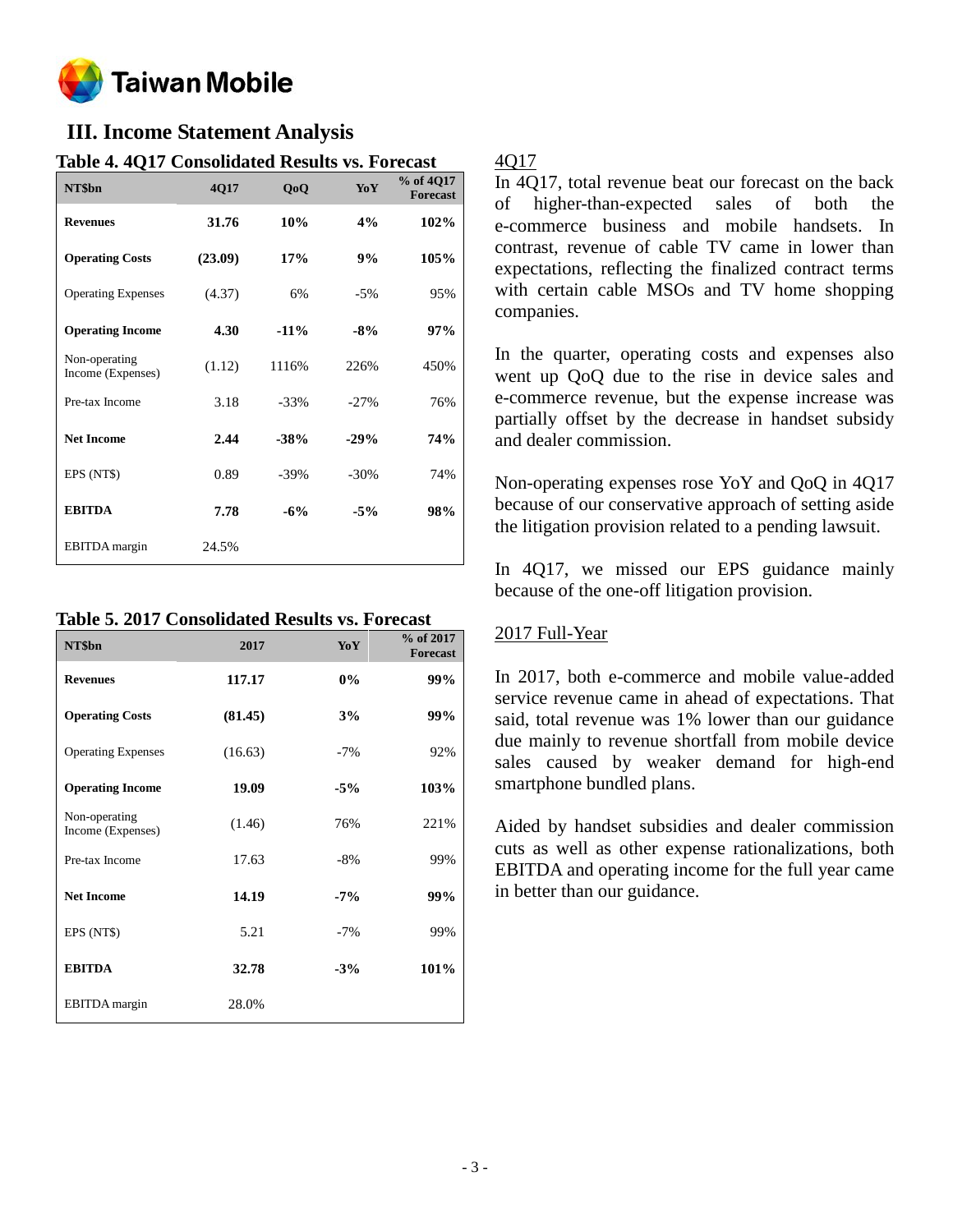

# **IV. Cash Flow Analysis**

#### **Table 6. Cash Flow**

| NT\$bn                                      | 2017    | 2016    | 4Q17   | 3Q17    |
|---------------------------------------------|---------|---------|--------|---------|
| <b>Total Op. Sces/(Uses)</b>                | 30.32   | 31.83   | 7.99   | 6.98    |
| Pre-tax Income                              | 17.63   | 19.19   | 3.18   | 4.73    |
| Depreciation                                | 10.29   | 10.65   | 2.58   | 2.57    |
| Amortization                                | 3.40    | 3.20    | 0.90   | 0.86    |
| Non-cash Add-backs                          | 0.67    | 0.84    | 0.32   | 0.16    |
| Changes in Working Capital<br>and Others    | (1.67)  | (2.06)  | 1.01   | (1.35)  |
| <b>Net Investing Sces/(Uses)</b>            | (17.67) | (11.53) | (9.70) | (3.43)  |
| Capex <sup>1</sup>                          | (9.80)  | (10.49) | (2.24) | (2.46)  |
| Divestment (Acquisition)                    | (0.66)  | (0.20)  | 0.00   | (0.08)  |
| <b>4G License Fees</b>                      | (8.60)  | 0.00    | (8.60) | 0.00    |
| <b>Other Financial Assets</b><br>(Increase) | 1.22    | (1.04)  | 0.13   | (0.00)  |
| <b>Refundable Deposits</b><br>(Increase)    | (0.01)  | (0.02)  | 1.00   | (0.99)  |
| Others                                      | 0.18    | 0.21    | 0.02   | 0.11    |
| <b>Net Financing Sces/(Uses)</b>            | (13.72) | (21.17) | 2.37   | (3.75)  |
| Short-term Borrowings                       | 7.90    | (17.65) | 1.65   | 11.70   |
| Repayments of Bonds<br>Payable              | (2.90)  | 9.99    | 0.00   | 0.00    |
| Long-term Bank Loan                         | (2.41)  | 2.85    | 0.91   | (0.14)  |
| Dividends Payments                          | (15.86) | (15.78) | 0.00   | (15.24) |
| Others                                      | (0.45)  | (0.58)  | (0.19) | (0.07)  |
| <b>Net Cash Position Chg.</b>               | (1.07)  | (0.87)  | 0.66   | (0.21)  |

Note 1: Inclusive of prepayments for equipment and the acquisition of computer software & other intangible assets

#### **Table 7. Capex & FCF**

| NT\$bn                        | 2017  | 2016  | <b>4017</b> | 3017 |
|-------------------------------|-------|-------|-------------|------|
| $\text{Cash} \text{ Capex}^1$ | 9.80  | 10.49 | 2.24        | 2.46 |
| - Mobile                      | 5.41  | 7.41  | 1.35        | 1.48 |
| - Fixed-line                  | 1.23  | 1.08  | 0.22        | 0.41 |
| - Cable                       | 1.66  | 1.04  | 0.41        | 0.26 |
| - momo & others               | 1.50  | 0.96  | 0.26        | 0.32 |
| % of Revenue                  | 8%    | 9%    | 7%          | 9%   |
| Free Cash $Flow1$             | 20.52 | 21.34 | 5.74        | 4.51 |

Note 1: Excluding 4G License Fees.

#### Cash Flow Analysis

#### *4Q17*

In 4Q17, working capital cash inflow increased QoQ mainly due to higher accounts payable and other current liabilities. Accordingly, operating cash inflow showed a sequential increase for the quarter.

Investing cash outflow grew QoQ, largely due to the payment of NT\$8.6bn in 4G license fees.

Net cash inflow from financing activities of NT\$2.37bn in 4Q17 was because of an increase in borrowing to finance part of the 4G license fee.

In summary, 4Q17 cash balance climbed by NT\$0.66bn from a quarter ago.

#### *2017 Full-Year*

2017 operating cash inflow remained stable compared to one year ago.

Investing cash outflow increased YoY mainly due to the NT\$8.6bn payment in 4G license fees, but was partially offset by a lower cash capex compared to one year ago.

In 2017, the company repaid NT\$2.9bn in corporate bonds carrying a 1.29% coupon, and NT\$2.4bn of long-term bank loan. Meanwhile, NT\$7.9bn of short-term borrowing was raised to finance 4G license fees.

#### Capex and Free Cash Flow Analysis

In 2017, telecom capex decreased YoY as 4G related capex continued to fall. However, the fast expanding digital set-top-box installed base and momo's higher spending on the automated logistic center caused their respective capex to grow YoY. Net net, total capex declined YoY, with the ratio of total capex as a percentage of revenue further dropping to 8%. Full-year FCF maintained a high level of NT\$20.52bn, translating into a FCF yield of 7.0%.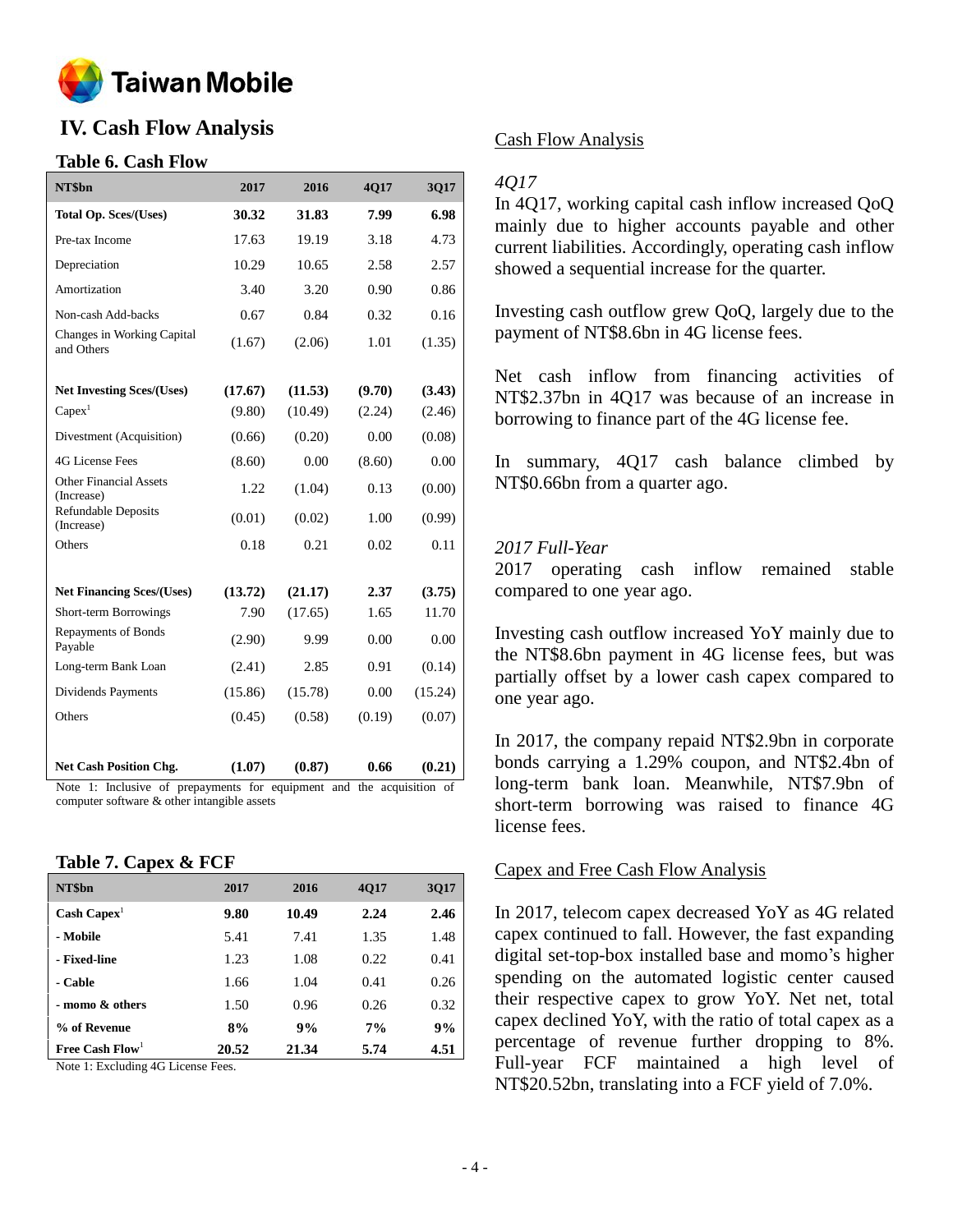

# **V. Balance Sheet Analysis**

#### **Table 8. Balance Sheet**

| NT\$bn                                     | 4Q17    | 3Q17    | 4Q16    |
|--------------------------------------------|---------|---------|---------|
| <b>Total Assets</b>                        | 154.52  | 146.41  | 151.38  |
| <b>Current Assets</b>                      | 32.35   | 30.50   | 34.28   |
| - Cash & Cash Equivalents                  | 6.63    | 5.97    | 7.70    |
| - Accounts Receivable                      | 14.68   | 14.70   | 15.42   |
| - Inventories                              | 4.33    | 3.15    | 4.07    |
| - Short-term Investment                    | 1.57    | 1.57    | 1.23    |
| - Other Current Assets                     | 5.14    | 5.10    | 5.86    |
| Non-current Assets                         | 122.17  | 115.92  | 117.10  |
| - Long-term Investment                     | 6.05    | 6.22    | 5.41    |
| - Property and Equipment                   | 44.57   | 45.06   | 45.37   |
| - Concession                               | 43.67   | 35.82   | 37.86   |
| - Other Non-current Assets                 | 27.88   | 28.82   | 28.45   |
| <b>Liabilities</b>                         | 89.01   | 83.36   | 85.19   |
| <b>Current Liabilities</b>                 | 56.48   | 44.54   | 38.14   |
| - ST Borrowings                            | 30.86   | 21.86   | 13.62   |
| - Other Current Liabilities                | 25.62   | 22.68   | 24.53   |
| Non-current Liabilities                    | 32.53   | 38.82   | 47.05   |
| - Long-term Borrowings                     | 28.35   | 34.77   | 42.95   |
| - Other Non-current Liabilities            | 4.18    | 4.05    | 4.10    |
| <b>Shareholders' Equity</b>                | 65.51   | 63.06   | 66.19   |
| -Paid-in Capital                           | 34.21   | 34.21   | 34.21   |
| -Capital Surplus                           | 13.94   | 13.92   | 14.99   |
| -Legal Reserve                             | 26.14   | 26.14   | 24.61   |
| -Treasury Shares                           | (29.72) | (29.72) | (29.72) |
| -Un-appropriated Earnings                  | 0.63    | 0.63    | 0.63    |
| -Non-controlling Interest                  | 5.88    | 5.67    | 5.77    |
| -Retained Earnings $&$ Others <sup>1</sup> | 14.44   | 12.21   | 15.71   |

## Assets

Driven by momo's higher e-commerce revenue scale, inventory level at the end of 4Q17 rose sequentially and from a year ago.

Long-term investment increased YoY mainly due to the mark-to-market value appraised on the investments in THSR (Taiwan High Speed Rail) and other investments.

The increase in concession in 4Q was due to the NT\$8.6bn additions of the newly acquired 20MHz spectrum on the 2.1GHz frequency band.

#### Liabilities & Shareholders' Equity

We increased S-T borrowings to finance for the new spectrum we bought in 4Q17. At the same time, S-T portion of long-term debt also increased in the quarter.

Note 1: Including YTD profits and other equity items

#### **Table 9. Ratios**

|                                        | <b>4017</b> | 3017 | <b>4016</b> |
|----------------------------------------|-------------|------|-------------|
| <b>Current Ratio</b>                   | 57%         | 68%  | 90%         |
| Interest Coverage (x)                  | 19.2        | 32.0 | 27.0        |
| <b>Net Debt (Cash) to Equity</b>       | 80%         | 80%  | 74%         |
| Net Debt (Cash) to EBITDA (x)          | 1.60        | 1.54 | 1.44        |
| ROE (annualized) $1$                   | 22%         | 25%  | 23%         |
| $\text{ROA}$ (annualized) <sup>2</sup> | 10%         | 11%  | 10%         |

Note 1: ROE = Accumulated Net Income (Annualized) /Average Shareholders' Equity

Note 2: ROA = Accumulated Net Income + Interest Expenses\*(1-Tax Rate) (Annualized) / Average Total Assets

#### Ratio Analysis

Current ratio declined to 57% at the end of 4Q17, as two issuances of corporate bonds will mature in tranches in the next two years. To keep a healthy capital structure, the board today (February  $1<sup>st</sup>$ ) approved to issue up to NT\$15bn worth of corporate bond, in an aim to level up our future current ratio.

Net debt to EBITDA in 4Q17 was still at a healthy level of 1.6x while ROE stood at above 20%.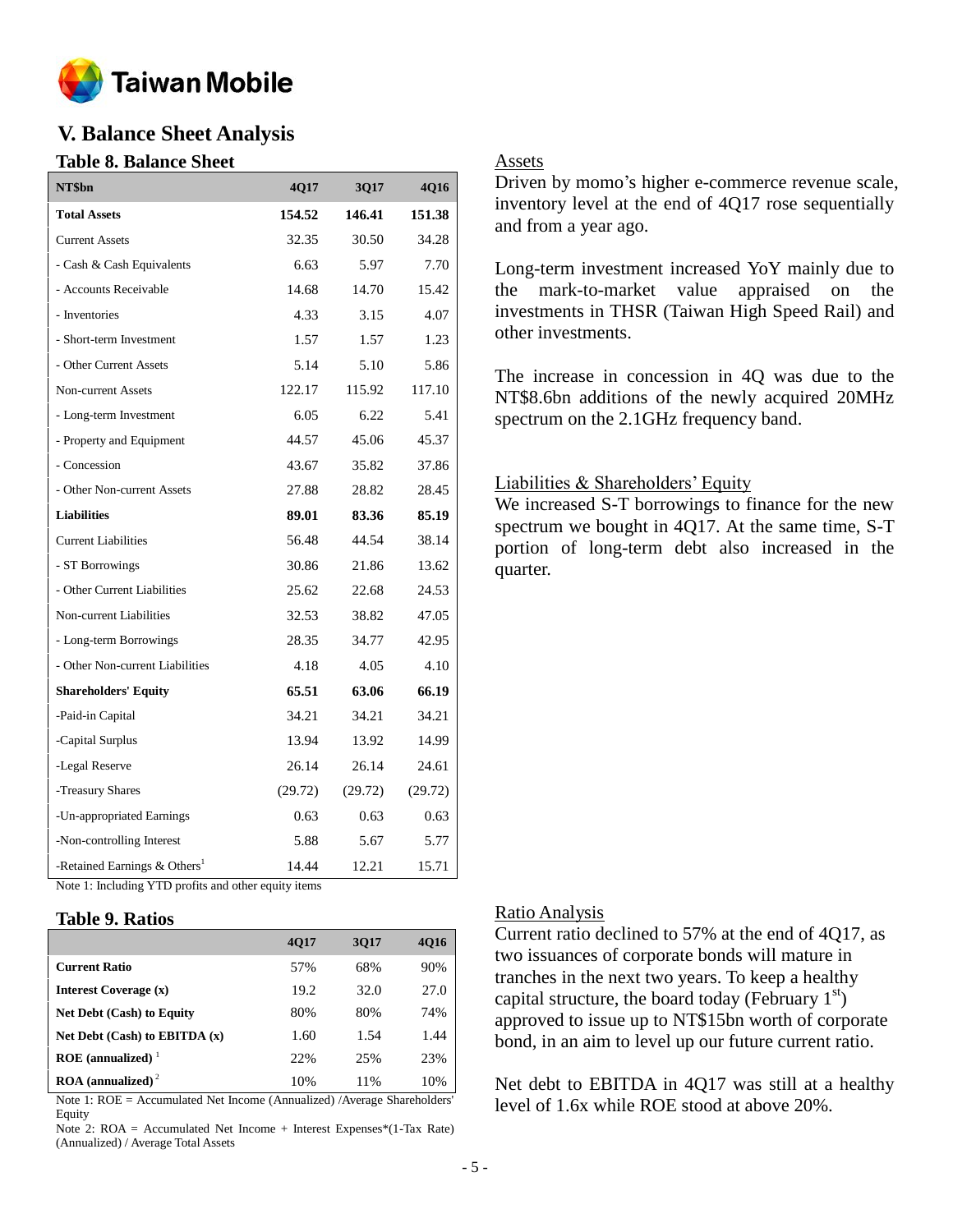

# **VI. Guidance**

## **Table 10. 2018 Guidance**

| NT\$bn                             | 2018    | 2017    | YoY    |
|------------------------------------|---------|---------|--------|
| <b>Revenues</b>                    | 123.14  | 117.17  | 5%     |
| Cash Cost <sup>1</sup>             | (73.60) | (67.76) | 9%     |
| <b>Expenses</b>                    | (17.46) | (16.63) | 5%     |
| <b>EBITDA</b>                      | 32.09   | 32.78   | $-2\%$ |
| D&A                                | (14.07) | (13.69) | 3%     |
| <b>Operating Income</b>            | 18.01   | 19.09   | $-6\%$ |
| Non-operating Income<br>(Expenses) | (0.58)  | (1.46)  | $-61%$ |
| Pre-tax Income                     | 17.44   | 17.63   | $-1\%$ |
| <b>Net Income</b>                  | 13.60   | 14.19   | $-4\%$ |
| EPS $(NT$)^2$                      | 5.00    | 5.21    | $-4\%$ |

Note 1: Including handset sales costs, but not including D&A. Note 2: EPS is based on the share counts of 2.722bn

#### Telecom business

- In view of a stable ARPU and subscriber number, telecom top-line will be flat, should the domestic roaming and mobile termination businesses be excluded, in 2018.
- The new interconnecting rate mandated by the regulator will weigh on our top-line growth. But the healthy revenue increase in value-added service is forecast to largely offset the aforementioned revenue pressure.
- In a nutshell, we forecast telecom EBITDA to edge down 3% YoY all things considered. That said, the core telecom EBITDA adjusted for the same accounting treatment and no inclusion of the non-core domestic roaming business is estimated to be flat in 2018. The stable core telecom EBITDA target will be achieved through a stable top-line performance and stringent expense disciplines.

## Other businesses

• The combined EBITDA of the cable TV business and momo will represent 15% of our total EBITDA. Their respective EBITDA growth rates are estimated to be 1% for cable TV and 9% for momo in 2018.

# EPS

- D&A expenses in 2018 are estimated to go up, resulting from the increased capex of momo and cable TV business in the past two years.
- Statutory corporate tax rate has been raised to 20% from 17% starting in 2018. Therefore, EPS estimate for 2018 will be down by 4%, higher than the 1% dip in pre-tax earnings.

## Free cash flow

• In light of an expected stable core recurring EPS for 2018 and over 10% YoY reduction in capex, we forecast an 8% increase in the 2018 free cash flow from a year ago.

# **VII. Management Remarks**

## Key Message

Taiwan Mobile is confident in maintaining stable free cash flows despite less-than-satisfactory industry dynamics. Plus, we are better positioned with stronger footholds in e-commerce and OTT services, not to mention advantages in 4G spectrum and infrastructure investments. Sustaining the long-term health of our business to deliver satisfactory returns to our shareholders remains our main goal.

## Board Resolutions

• Capex Guidance

The board today (February  $1<sup>st</sup>$ ) approved a NT\$7.4bn capex for 2018, including NT\$4.9bn for mobile, NT\$1.4bn for fixed-line, NT\$0.8bn for cable TV and NT\$0.3bn for momo and other subsidiaries. Compared to a year ago, telecom capex in 2018 will increase by 6% YoY, with the increase coming from the fixed network. Cable TV and momo combined will reduce its capex by NT\$1.3bn in 2018.